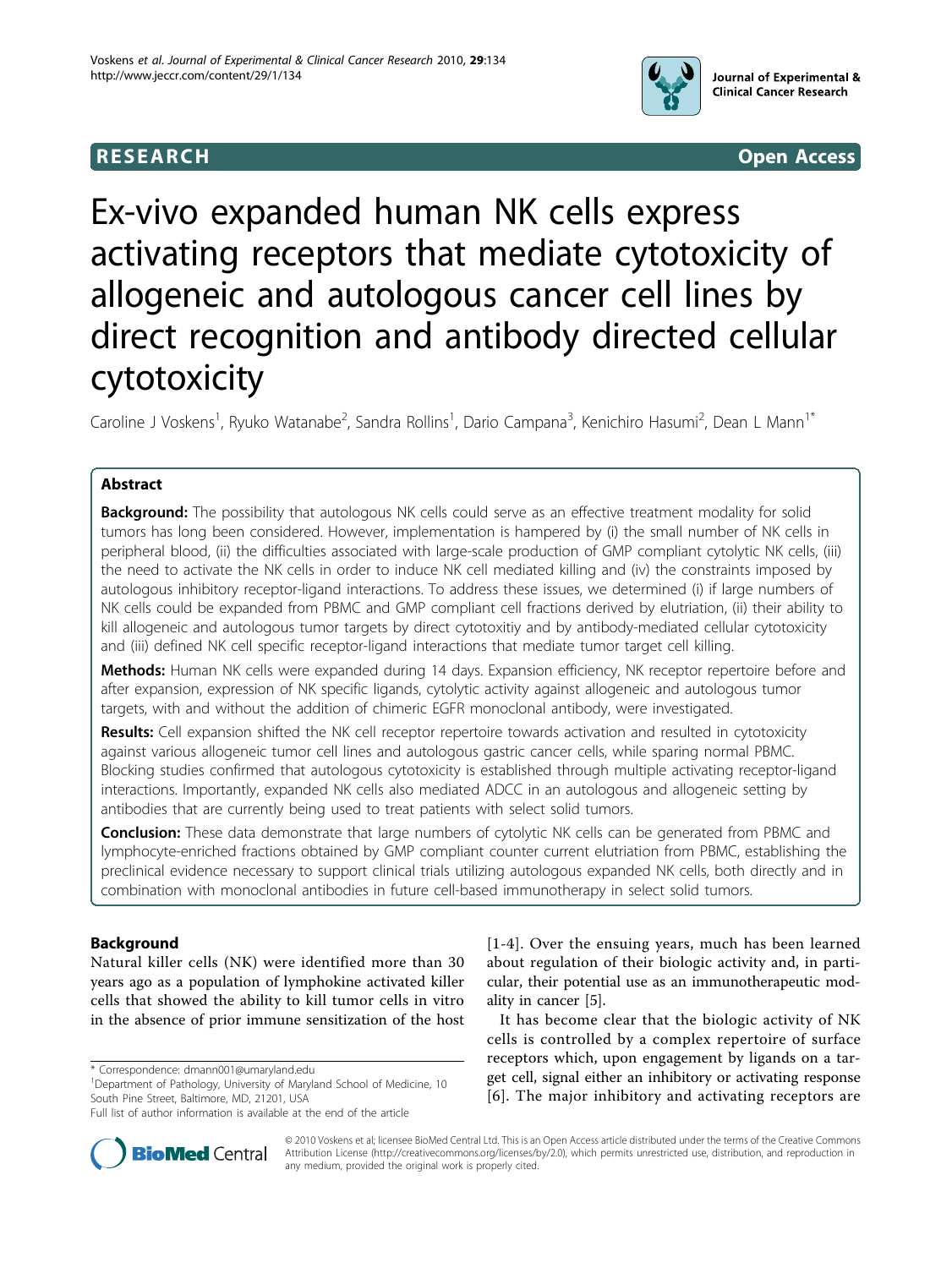products of germ line genes encoding killer cell immunoglobulin-like receptors (KIRs) and in an autologous environment, inhibition of NK cell cytotoxic activity is dominant and governed by epitopes on self HLA class I alleles. In general, cytotoxic activity of NK cells is triggered when the target cell lacks expression of some or all HLA class I molecules; the basis for the "missing self" hypothesis [\[7](#page-11-0)].

Recognizing the possibility that NK cells have the ability to kill tumors that lack expression of the inhibitory HLA class I alleles, investigators have reported significant antitumor responses in clinical settings of allogeneic stem cell transplantation. Importantly, clinical effects are demonstrated when inhibitory effects are bypassed by utilizing haplo-identical NK cells and best results are achieved when, in addition, KIR-ligand mismatched NK cells are selected [[8,9\]](#page-11-0). In turn, this approach requires extensive donor screening and careful depletion of allogeneic T cells from the NK cell product before administration to the host in order to avoid the risk of graft-versus-host disease (GvHD) [\[10](#page-11-0)].

The possibility that infusion of autologous NK cells could serve as an effective treatment modality for solid tumors has long been considered [[11](#page-11-0)]. However, implementation is hampered by (i) the small number of NK cells in peripheral blood that could be isolated relative to the number of cells that would be required to be effective and the difficulties associated with large-scale production of cytolytic NK cells in compliance with Good Manufacturing Practices (GMP), (ii) the need to activate the NK cells in order to induce NK cell mediated killing of a resident tumor and (iii) the constraints imposed by autologous inhibitory receptorligand interactions.

The first issue has been addressed in a number of reports that demonstrate that large numbers of NK cells could be expanded from CD56<sup>+</sup> cells isolated from peripheral blood mononuclear cells (PBMC) obtained from healthy individuals and patients with hematological malignancies and solid tumors. Expansion was achieved by short term culture with cytokines alone, by cytokines and co-culture with irradiated feeder cells consisting of EBV transformed lymphoblastoid cell lines or cytokines and co-culture with K562 cells that had been transfected with and expresses cell membrane-bound IL-15 and 4- 1BBL [\[12-16\]](#page-11-0). In most instances, these expanded cells were generated from NK cells (CD56<sup>+</sup>CD3<sup>-</sup>) isolated from peripheral blood using magnetic beads. The expanded NK cells were highly cytotoxic when tested against variety of target cells that consisted primarily of allogeneic cancer cell lines established from hematologic malignancies [[12,17](#page-11-0)].

In addition, a GMP compliant and closed system has successfully been established for the enrichment of monocytes from PBMC using counter current elutriation [\[18](#page-11-0)]. Besides a highly enriched population of monocytes, lymphocyte-enriched fractions are also obtained. Currently, clinical studies are ongoing utilizing elutriation derived monocytes for large-scale generation of dendritic cells in order to treat a variety of metastatic cancers.

The objectives of this study were to evaluate if the aforementioned strategies could be combined in order to expand large numbers of NK cells from PBMC from normal individuals and patients with various solid tumors. Furthermore, the possibility to expand NK cells from lymphocyte-enriched cell fractions derived from PBMC by elutriation rather than utilizing isolated CD56 cells as the starting cell population was determined. In addition, cytolytic allogeneic and autologous activity by direct cytotoxicity as well as antibody-mediated cellular cytotoxicity and NK specific receptor-ligand interactions that mediate target cell killing were defined.

We confirmed that large quantities of cytotoxic NK cells can be expanded from PBMC in the presence of K562 cells expressing membrane-bound IL-15 and 4- 1BBLigand from normal individuals and patients with various solid tumors. Ex-vivo expansion tended to alter the balance of NK cell receptor expression towards those that activate and mediate cytotoxicity. This activity resulted in cytotoxicity against various allogeneic tumor targets and more importantly, against autologousderived gastric tumor targets. Blocking studies identified multiple activating receptor-ligand interactions that would be predicted to mediate NK cell cytotoxicity. Moreover, these activating receptor-ligand interactions were operative in antibody-dependent cellular cytotoxicity (ADCC) in an allogeneic and autologous setting. Importantly, as a mean for future clinical translation, GMP compliant cytolytic NK cells could efficiently be expanded from lymphocyte-enriched cell fractions obtained from PBMC by counter current elutriation.

Our studies demonstrate that human NK cells acquire cytolytic activity against autologous gastric tumor cells after ex-vivo expansion and suggest a therapeutic potential for autologous expanded NK cells, both directly and in combination with monoclonal antibodies in future cell-based immunotherapy.

# Methods

# Cells and Cell Fractions

Human blood samples were purchased (BRT Laboratories, Baltimore, MD) and whole peripheral blood mononuclear cells (PBMC) were isolated using densitygradient centrifugation. Using leukapheresis products purchased from the same source, the constitutive cell populations were fractionated by continuous-counterflow elutriation following protocols established by the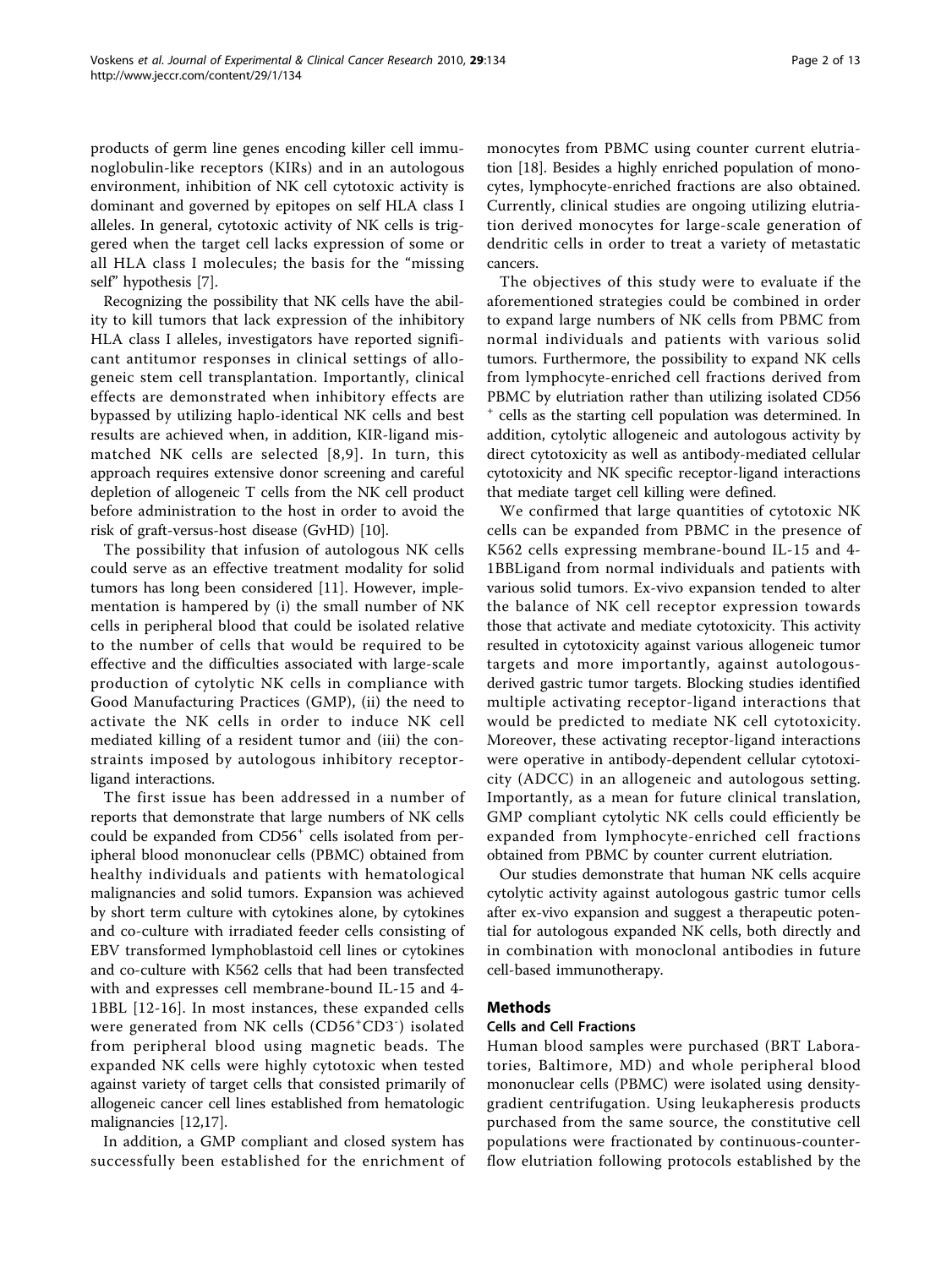manufacturer of cell separator (Elutra, Gambro BCT). This instrument uses continuous counter-flow elutriation technology to separate cells fractions based primarily by size and secondarily by specific gravity. In brief, the leukapheresis product was loaded via an inlet pump into a constantly rotating (2400 rpm) elutriation chamber. Based on centrifuge speed and cell density, five elutriated cell fractions were collected. PBMC and various elutriated cell fractions were viably frozen in RPMI-1640 (Invitrogen Corp., Grand Island, NY) supplemented with 20% human AB serum (Gemini Bio-Products, Woodland, CA) and 10% Dimethylsulfoxide (Sigma, St. Louis, MO) using an automated cell freezer (Gordinier Electronics, Roseville, MI) and stored in the vapor phase of liquid nitrogen until used.

The myeloid cell line K562, prostate cancer cell lines LNCaP, PC-3 and DU-145 and breast cancer cell line MCF-7 were available in our laboratory. The lung cancer cell line H358 was kindly provided by Dr. S. Ostrand-Rosenberg (Department of Biological Sciences, University of Maryland Baltimore County, Catonsville, MD) and the Head and Neck cancer cell line TU-167 was kindly provided by Dr. S. Strome (Department of Otorhinolaryngology-Head and Neck Surgery, University of Maryland, Baltimore, MD).

With patient consent and under approval of the Institutional Review Board, peripheral blood mononuclear cells were obtained from 2 patients with gastric cancer undergoing treatment at the Tokyo Clinic and Research Institute. Cell lines (tumor 1 and tumor 2) were established from biopsies of metastatic gastric tumor lesions from the respective patients. All tumor cell lines were cultured in RPMI 1640 supplemented with 10% Fetal Bovine Serum, 1% P/S and 1% Glutamax-1 (cRPMI).

# Ex-vivo NK cell expansion

NK cells were expanded from PBMC as previously described with some minor modifications [\[12](#page-11-0)]. In brief, PBMC (1.5  $\times$  10<sup>6</sup>) were incubated with irradiated (14,000 rad) K562-mbIL15-41BBL cells  $(10^6)$  in a 24well tissue culture plate in the presence of 200 IU/ml human IL-2 (R&D Systems Inc) in cRPMI. Half of the culture medium was replaced every 2-3 days with fresh culture medium for the first 6 days. After 6 days of expansion, cells were harvested, washed, counted and re-cultured at a starting cell density of 1  $\times$  10<sup>5</sup>-3  $\times$  10<sup>5</sup>/ ml in T-25 or T-75 culture flasks in cRPMI supplemented with IL-2. Cells were expanded for and additional 8 days. Additional cRPMI was added to the flasks if necessary based on cell density.

# Flow Cytometry

Cell surface expression was determined before and after 14 days of cell expansion by staining with directly conjugated mouse anti-human mAb's against CD3, CD56, α $\beta$ TCR, γ $\delta$ TCR, HLA class I, HLA-DR, Fas, Fasligand, KLRD1, NKG2a, KIR3DL1, ILT2, CD62L, KIR3DL2/3, NKG2d, DNAM-1, NKp46, NKp44 and NKp30 (BD Biosciences). Gates were set around NK cells which were defined as CD3<sup>-</sup>CD56<sup>+</sup> cells. Surface expression of NK cell ligands was determined on both autologous gastric tumor cell lines and included directly conjugated mouse anti-human nectin-2, PVR, MIC A/B, Fas, HLA class I, HLA class II, HLA-G and purified mouse anti-human HLA-E, ULPB-1, ULBP-2 and ULBP-3. For EGFR-mediated ADCC, gastric tumors were stained with mouse anti-human EGFR mAb. Mouse IgGs were used as isotype controls and purified mAbs were secondarily stained with FITC labelled goat anti-mouse mAb. A minimum of 10000 events were acquired using a BD™ LSR II flow cytometer. Data was analyzed with BD™ FACS DIVA Software.

# Cytotoxicity assays

Cytolytic NK cell activity was measured by 4 hour chromium 51  $(^{51}Cr)$ -release assays as previously described [[19\]](#page-11-0). K562 cells were included as target cells in all cytotoxicity assays to assess overall cytotoxicity performance (data not shown). Expanded day 14 cells were purified into separate populations of NK cells (CD3<sup>-</sup>CD56<sup>+</sup>) and NKT/T (CD3<sup>+</sup>CD56<sup>+</sup>/CD3<sup>+</sup>CD56<sup>-</sup>) cells using MACS human CD3 microbeads and non-expanded NK cells were purified from PBMC using a MACS human NK cell isolation kit. (Miltenyi Biotec Inc). Cell purity was determined to be >92% and 95% respectively. To determine ADCC, 10 μg/ml human IgG1 (huIgG1, Sigma-Aldrich Corp, St. Louis, MO, USA) or Cetuximab (University of Maryland Marlene and Stewart Greenebaum Cancer Center Pharmacy) was added to defined wells. Purified mouse IgG1, mouse anti-DNAM-1, NKp46, NKp44, NKp30 or all four together (all at 10 μg/ml) were added to defined wells during 4 hours of cytotoxicity in order to assess specific activating NK cell receptor-tumor ligand interactions. Reduction in cytotoxicity was calculated based on percentage cytotoxicity in the presence of indicate blocking mAb(s) versus percentage cytotoxicity in the presence of mouse control mAb. The % reduction in ADCC was calculated with percentage cytotoxicity in the presence of human IgG1 set at 100%. To minimize changes that may occur when cell lines are established from primary tumors, the gastric cell lines used in these studies were cultured for less than 10 passages after isolation from the primary tumor tissue.

# **Statistics**

Paired two-tailed Student's t tests were used to calculate p values. P < 0.05 was considered to be significant.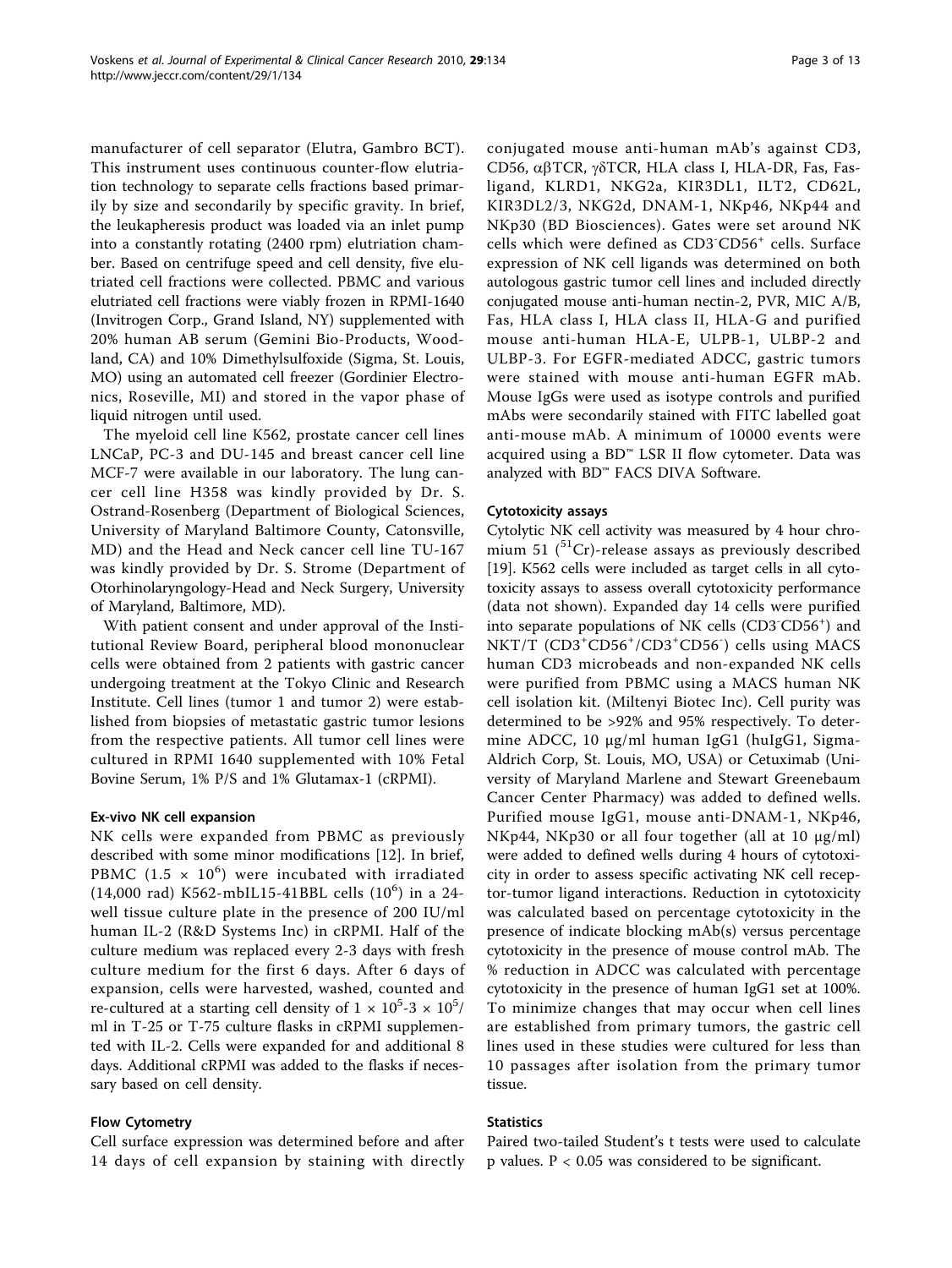### Results

# Cytotoxic NK cells are efficiently expanded from PBMC from normal individuals and patients with various solid tumors without the need of primary enrichment protocols

To achieve large-scale expansion of human NK cells, PBMC were co-cultured in a 1 to 1.5 ratio with lethally irradiated K562 cells expressing membrane-bound IL-15 and 4-1BBLigand (K562-mbIL15-4-1BBL) in culture media containing 200 units IL2/ml. After 14 days of culture, NK cells (CD56<sup>+</sup>CD3<sup>-</sup> as defined by flow cytometry) expanded greater than 2 orders of magnitude from PBMC (mean 165 fold; range 4-567 fold,  $n = 6$ ) and cell products became significantly enriched in NK cells (day 0 with mean 7%, range 3.2%-12.6% versus day 14 with mean 45.6%, range 7.4%-76.4%; P = 0.0140). At the same time, NKT cells (CD56<sup>+</sup>CD3<sup>+</sup> as defined by flow cytometry) expanded at an average of 57 fold (range 7- 234), although no significant enrichment (day 0 with mean 3.8%, range 0.8%-8.1% versus day 14 with mean 11.4%, range 2.3%-17.9%; P = 0.1907) was observed. In contrast, a significant decrease in  $T$  cells  $(CD3<sup>+</sup>$  as defined by flow cytometry) was noted after 14 days of expansion (day 0 with mean 54.5%, range 39.9%-71.2% versus day 14 with mean 30.0%, range 4.2%-58.4%;  $P =$ 0.0436) with an absolute expansion of 7 fold (range 2- 19). The distribution of NK cells and NKT cells in PBMC after expansion is shown in Figure [1A.](#page-4-0)

Importantly, ex-vivo expanded NK cells from healthy donor PBMC efficiently lysed allogeneic breast-and prostate-derived tumor targets but not allogeneic or autologous PBMC (Figure [1B\)](#page-4-0). We did observe that cytotoxicity was associated with overall expansion efficiency. Specifically, the one donor whose cells expanded 4 fold after 14 days of culture demonstrated an average of 11.7% cytotoxicity (effector to target ratio 1:10) against K562 cells whereas donors who expanded an average of 202 fold (range 34-576;  $n = 4$ ) possessed an average of 59.8% cytotoxicity (range 56.0%-65.9%;  $n = 4$ ) against K562 cells (data not shown).

Based on CD3 and/or CD56 phenotype, the majority of cells in the expanded cell products represented NK cells while a much smaller proportion represented NKT and T cells (Table [1](#page-5-0)). To determine if both the NK cells and NKT/T cells mediated cytolytic activity, the two populations were isolated by immunomagnetic bead selection and killing assays against prostate-derived tumor cell targets were performed. Cytolytic activity was mediated by NK cells and not NKT cells (Figure [1C](#page-4-0)). Interestingly, little to no killing was observed with the NKT/T cell population even though a subpopulation of the T cells was confirmed to be  $γδ$ -TCR<sup>+</sup> by flow cytometry (data not shown). Although  $γδ$ -TCR<sup>+</sup> T cells are reported to have lytic activity against allogeneic tumor cells, they first require in vitro activation with isopentenyl pyrophosphate (IPP) and IL-2 [[20](#page-11-0)]. Studies are underway to determine if addition of IPP will expand a cytolytic  $γδ$ -TCR<sup>+</sup> population.

The capacity of K562-mb15-41BBL to stimulate expansion of NK cells from peripheral blood of healthy individuals and children with leukemia in remission was previously demonstrated [[12,17\]](#page-11-0). However, there is little information in reference to expand NK cells from PBMC derived from patients with solid tumors. With informed consent, NK cells were expanded from PBMC derived from patients with various solid tumors, including gastric cancer, lung cancer, colon cancer and hepatocellular cancer. After 14 days of culture, cell products became significantly enriched in NK cells (day 0 with mean 23.5%; range 5%-46% versus day 14 with mean 80%; range 60%-95%, n = 6, P = 0.0001 data not shown). Expansion efficiency was comparable between PBMC derived from solid tumor patients versus healthy donor PBMC (mean 316 fold; range  $1-1795$  with  $n = 6$ versus mean 165 fold; range 4-567 with  $n = 6$ ,  $P =$ 0.6685).

These data suggest that NK cells are efficiently expanded from PBMC from normal individuals and more importantly, from patients with various solid tumors without the need of primary enrichment protocols.

# NK cell expansion turns the receptor balance towards activation and results in autologous gastric tumor cell lysis

Human NK cells maintain self tolerance by the expression of at least one inhibitory receptor specific for autologous HLA class I which prevents cytotoxicity against autologous cells [\[21\]](#page-11-0). To establish cytotoxicity against autologous target cells, inhibitory signals must be overcome, either by (i) down-regulation of inhibitory ligands on the tumor cell, (ii) enhanced expression of activating receptors on NK cells, (iii) expression of ligands on the tumor target that activate the NK cell or (iv) a combination of thereof. Since NK cell activation is affected by cytokines such as IL-2 and IL-15 [\[22](#page-11-0)], we sought to determine if NK cells expanded from PBMC were phenotypically different from non-expanded NK cells (Table [2\)](#page-5-0).

In expanded NK cells from normal individuals, no significant change was observed in inhibitory receptors KIR3DL1 (P = 0.1526), KIR3DL2/3 (P = 0.7858) and the activating receptor NKG2D ( $P = 0.1074$ ). In contrast, activating receptors DNAM-1 (P = 0.0061), NKp46 (P = 0.0161), NKp44 (P = 0.0039) and NKp30 (P = 0.0131) were significantly increased in expression after 14 days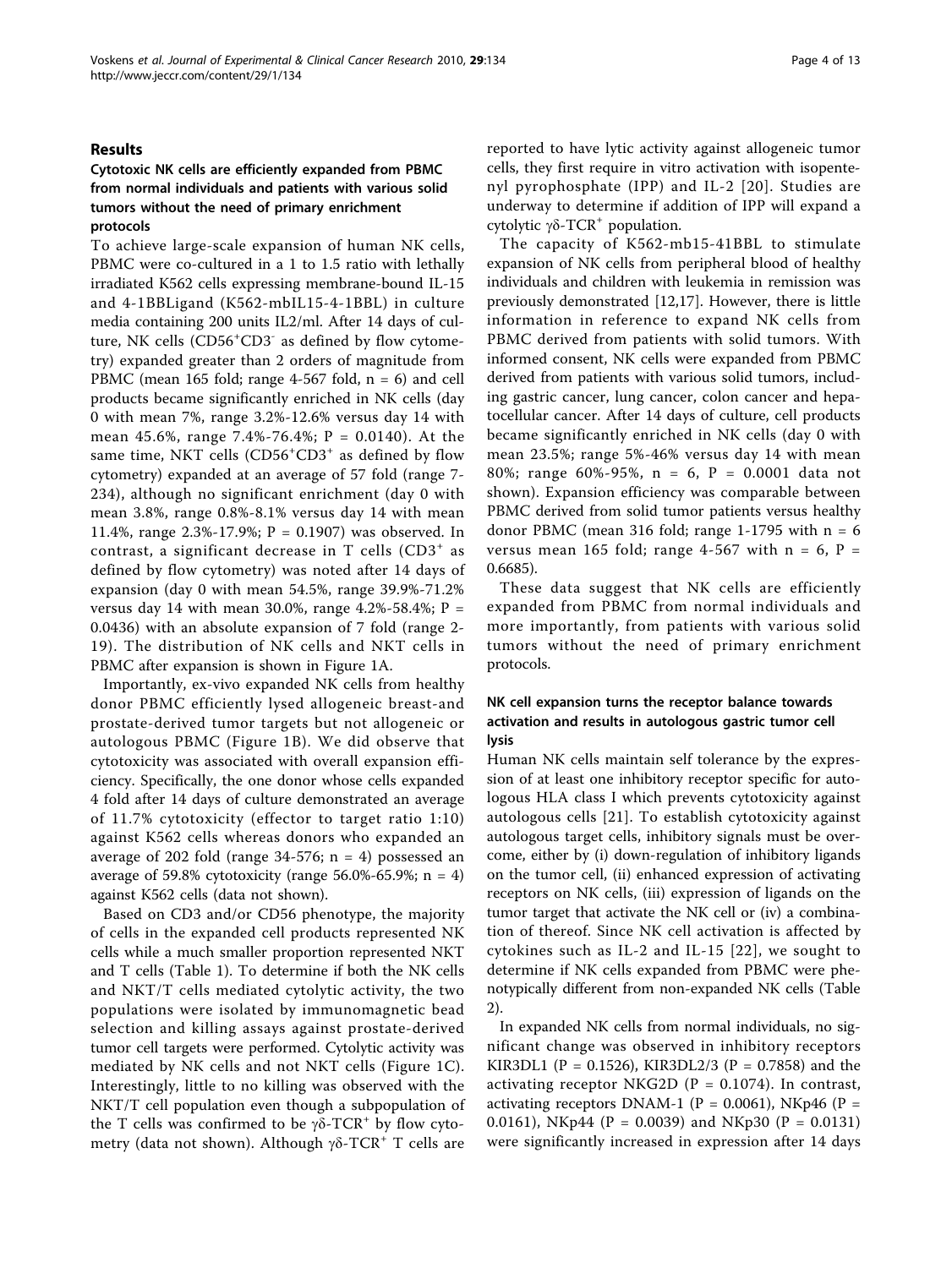<span id="page-4-0"></span>Voskens et al. Journal of Experimental & Clinical Cancer Research 2010, 29:134 http://www.jeccr.com/content/29/1/134



of expansion. Interestingly, KLRD1 ( $P = 0.0012$ ) and NKG2A ( $P = 0.0118$ ), which both form a complex with the inhibitory non-classical HLA class I ligand HLA-E [[23,24\]](#page-11-0) were also significantly increased after expansion. Importantly, expression of the inhibitory receptor ILT2  $(P = 0.0142)$  which recognizes multiple HLA class I alleles, including non-classical HLA class I, HLA-G [\[25](#page-11-0)], was significantly decreased after expansion.

In order to define the ability of expanded NK cells derived from patients with solid tumors to kill their autologous tumors, tumor cell lines were established from tumor biopsies from two metastatic gastric cancer patients undergoing immunotherapy at the Tokyo Clinic and Research Institute. Of note, the expression of inhibitory and activating receptors on expanded NK cells from the gastric cancer donors were generally not different from expression on expanded NK cells from normal donors (Table [2](#page-5-0)).

Since autologous NK cell cytotoxicity is the net result of engagement of activating NK cell receptors with activating target cell ligands, the two gastric tumor cell lines were first phenotypically characterized for expression of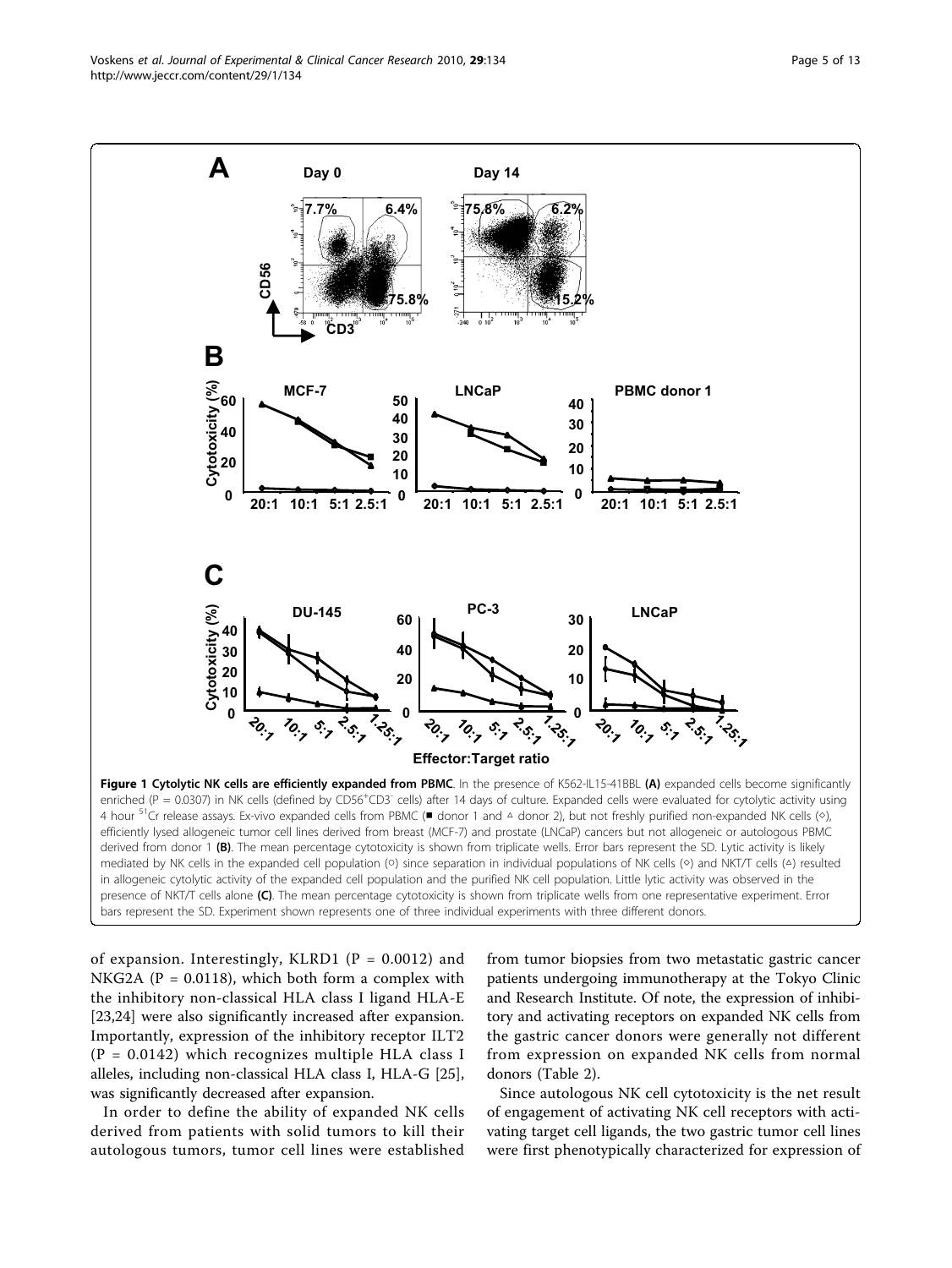|                |            | CD3 <sup>-</sup> CD56 <sup>+</sup> NK cells |              | CD3 <sup>+</sup> CD56 <sup>+</sup> NKT cells |              | CD3 <sup>+</sup> CD56 <sup>-</sup> T cells |
|----------------|------------|---------------------------------------------|--------------|----------------------------------------------|--------------|--------------------------------------------|
| <b>Donor</b>   | Population | Expansion                                   | Population   | Expansion                                    | Population   | Expansion                                  |
|                | (%)        | (fold)                                      | (%)          | (fold)                                       | (%)          | (fold)                                     |
|                | 7.4        | $\overline{4}$                              | 17.9         | 31                                           | 58.4         | 4                                          |
| 2              | 61.7       | 140                                         | 4.2          | 26                                           | 21.2         | 9                                          |
| 3              | 68.5       | 61                                          | 3.1          |                                              | 23.1         | 4                                          |
| $\overline{4}$ | 76.5       | 183                                         | 2.3          | 12                                           | 4.2          | 2                                          |
| 5              | 35.6       | 576                                         | 37.2         | 234                                          | 22.1         | 19                                         |
| 6              | 23.9       | 34                                          | 3.8          | 33                                           | 51.2         |                                            |
| Mean:          | 45.6       | 165                                         | 11.4         | 57                                           | 30.0         |                                            |
| Range:         | 7.4-76.5   | 4-576                                       | $2.3 - 17.9$ | $7 - 234$                                    | $4.2 - 58.4$ | $2 - 19$                                   |

<span id="page-5-0"></span>Table 1 Cell phenotype and fold expansion after 14 days of expansion

ligands (Table [3\)](#page-6-0) that are known to engage the NK cell receptors identified in table 2. While the ligands for human NKp46, NKp44 and NKp30 are to be defined, both patient cell lines expressed high levels of the inhibitory ligands HLA class I (75% and 67%, respectively) and HLA-G (42% and 57%, respectively) and relatively small amounts of the activation ligands MHC class I chainrelated (MIC) A/B (2% and 1%, respectively), UL16 binding protein (ULBP)-1 (both 3%), ULBP-3 (both 3%) and polio-virus receptor (PVR; 8% and 9%, respectively). Importantly, both cell lines expressed the activating ligand nectin-2 (both 92%; specific for DNAM-1) which prompted us to evaluate both cell lines for their sensitivity against autologous NK cells.

Subsequent 4 hour chromium-release  $(^{51}Cr$ -release) assays confirmed that gastric tumor cells derived from both patients were killed by autologous expanded NK cells (Figure [2A](#page-7-0)) and not by resting (non-expanded) NK cells from patient 2. Unfortunately, insufficient numbers of PBMC from patient 1 were available to isolate and test resting NK cells.

Since expanded NK cells significantly up-regulated DNAM-1, NKp46, NKp44 and NKp30, we performed blocking studies in order to evaluate the importance of these activating receptor-ligand interactions in autologous tumor cell recognition (Figure [2B\)](#page-7-0). As expected, autologous lytic activity was significantly reduced ( $P =$ 0.0111 for patient 1 and  $P = 0.0001$  for patient 2) when activating receptor-ligand interactions were interrupted by all four blocking antibodies (mAbs). Specifically, lytic activity of autologous NK cells from patient 1 was significantly reduced in the presence of mAb against DNAM-1 (P = 0.0309) or NKp30 (P = 0.0056) while lytic activity of autologous NK cells from patient 2 was only affected in the presence of mAb against NKp46  $(P = 0.003)$ .

|                             | Healthy donors ( $n = 6$ ) |           |          |           |                               | Patient 1 |        | Patient 2 |        |
|-----------------------------|----------------------------|-----------|----------|-----------|-------------------------------|-----------|--------|-----------|--------|
|                             | Day 0                      |           | Day 14   |           |                               |           |        |           |        |
|                             | Mean (%)                   | Range (%) | Mean (%) | Range (%) | P-value <sup>a, b</sup> $(%)$ | Day 0     | Day 14 | Day 0     | Day 14 |
| <b>Activating receptors</b> |                            |           |          |           |                               |           |        |           |        |
| DNAM-1                      | 83                         | 72-90     | 94       | 89-97     | 0.0335(1)                     | 90        | 97     | 37        | 90     |
| NKG2D                       | 83                         | 51-98     | 96       | 93-99     | 0.1074                        | 30        | 94     | 87        | 98     |
| NKp46                       | 68                         | 27-91     | 87       | 64-97     | $0.0161$ (1)                  | 52        | 95     | 19        | 70     |
| NKp44                       | 3                          | $2 - 5$   | 59       | 16-93     | 0.0039(1)                     | 0,3       | 29     | 0,4       | 15     |
| NKp30                       | 52                         | 11-93     | 82       | 67-97     | $0.0131$ (1)                  | 7         | 63     | 15        | 70     |
| Inhibitory receptors        |                            |           |          |           |                               |           |        |           |        |
| <b>KLRD1</b>                | 68                         | 56-82     | 92       | 86-95     | $0.0012$ (1)                  | <b>ND</b> | 98     | 49        | 95     |
| NKG2A                       | 46                         | 14-67     | 68       | 34-89     | $0.00118$ (1)                 | <b>ND</b> | 84     | 7         | 8      |
| KIR3DL1                     | 22                         | $10 - 37$ | 29       | 17-38     | 0.1526                        | <b>ND</b> | 21     | 5         | 3      |
| <b>KIR3DL2/3</b>            | 28                         | $9 - 48$  | 29       | $14 - 44$ | 0.7858                        | <b>ND</b> | 35     | 88        | 96     |
| LIR1                        | 22                         | 13-37     | 6        | $3-9$     | $0.0142$ (1)                  | <b>ND</b> | 18     | 70        | 44     |

Table 2 Phenotypic changes on human NK cells after 14 days of expansion

<sup>a</sup> Significant differences ( $P < 0.05$ ) are indicated in bold.

b Arrows indicate significant increase (↑) or significant decrease (↓).

ND; not determined.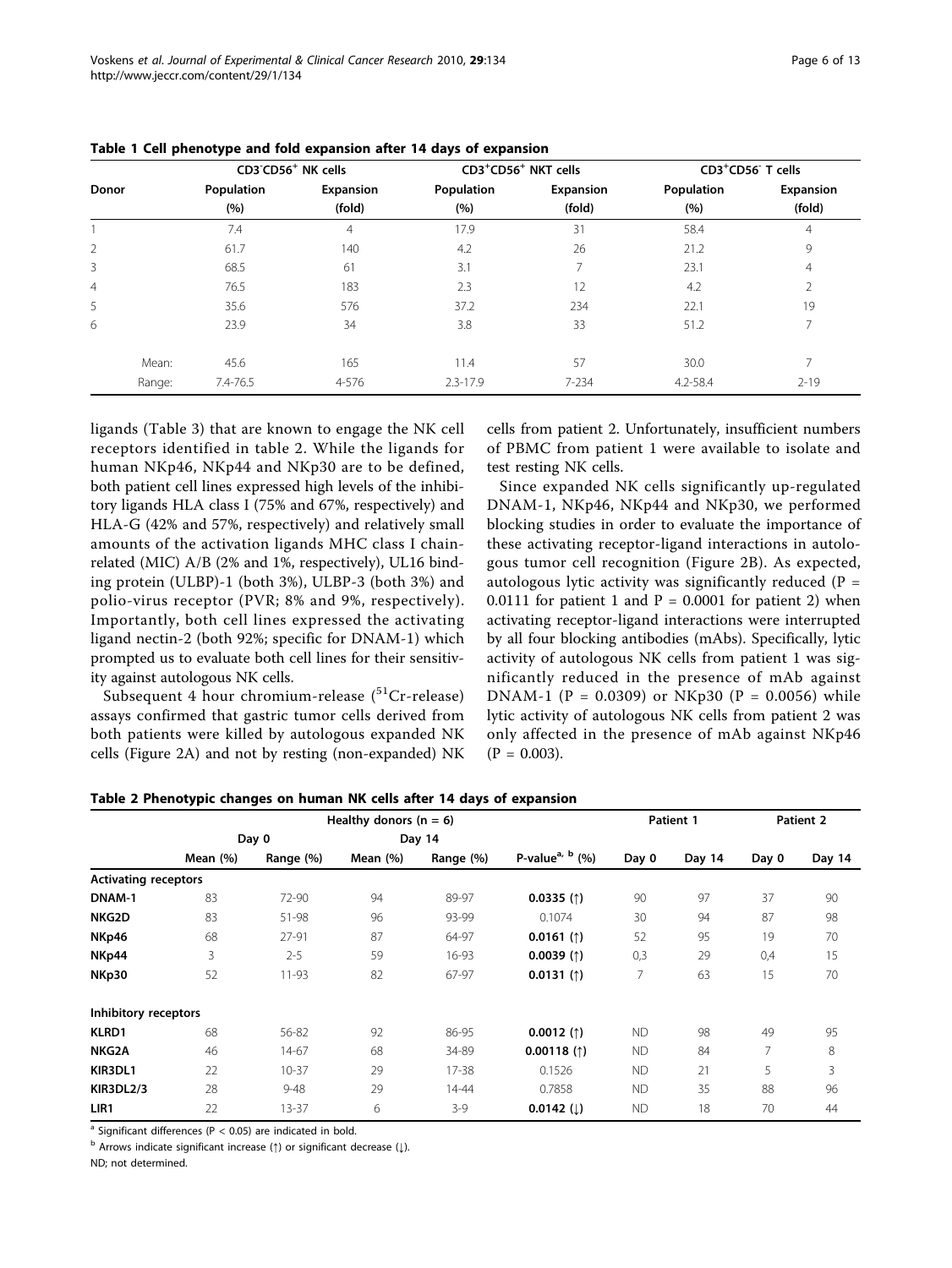<span id="page-6-0"></span>Table 3 Characterization of NK cell ligands on gastric tumor cells

|                           | Patient 1 $(N = 2)$ |           |      | Patient 2 ( $N = 3$ ) |
|---------------------------|---------------------|-----------|------|-----------------------|
|                           | Mean                | Range     | Mean | Range                 |
| Inhibitory ligands        |                     |           |      |                       |
| <b>HLA</b> class 1        | 75%                 | 71%-80%   | 67%  | 30%-97%               |
| HLA-F                     | 1%                  | $0% - 1%$ | 2%   | 1%-3%                 |
| <b>HLA-G</b>              | 42%                 | 28%-56%   | 57%  | 30%-82%               |
| <b>Activating ligands</b> |                     |           |      |                       |
| <b>PVR</b>                | 8%                  | 3%-14%    | 9%   | 3%-18%                |
| Nectin-2                  | 92%                 | 87%-98%   | 92%  | 87%-97%               |
| MIC A/B                   | 2%                  | 1%-2%     | 1%   | $0% - 1%$             |
| ULBP-1                    | 3%                  | 2%-4%     | 3%   | 2%-4%                 |
| ULBP-2                    | 62%                 | 60%-65%   | 67%  | 51%-76%               |
| ULBP-3                    | 3%                  | 3%-4%     | 3%   | 2%-4%                 |
| Other                     |                     |           |      |                       |
| Fas                       | 36%                 | 21%-50%   | 95%  | 88%-99%               |
| <b>EGFR</b>               | 95%                 | 93%-98%   | 18%  | 7%-29%                |

# Ex-vivo expanded NK cells are capable of autologous and allogeneic target cell lysis by antibody-mediated cellular cytotoxicity

Over many years, it has been postulated that eradication of human tumors may best be accomplished by combining cancer treatments modalities [[26,27\]](#page-11-0). Monoclonal antibodies that react with cell surface structures expressed on cancer cells represent the most successful cancer immunotherapy to date. It is quite clear that their mechanism of action is, at least partially, due to NK cell-mediated ADCC [[28\]](#page-11-0). Since expanded NK cells expressed high levels of CD16 (data not shown), an Fc receptor that mediates ADCC, we sought to determine if lytic activity against the gastric tumor cells could be enhanced in the presence of Cetuximab (Erbitux®), a chimeric monoclonal antibody that reacts with the EGFR receptor and is used to treat patients with a variety of solid tumors [[29\]](#page-11-0).

Both gastric tumor cell lines were screened for EGFR and only one of the two patient tumor cell lines (patient 1) expressed EGFR (Table [2](#page-5-0)). Subsequent  ${}^{51}Cr$ -release assays confirmed that allogeneic and autologous cytolytic activity is greatly enhanced in the presence of chimeric anti-EGFR mAb but not in the presence of human IgG1 control antibody (Figure [3A\)](#page-8-0). As expected, the enhancement in cytotoxicity was far more dramatic in the autologous setting if compared to the allogeneic setting since allogeneic tumor cells do not maintain self tolerance through specific inhibitory receptor-ligand interactions.

Importantly, the expression of activating receptors on the ex-vivo expanded NK cells positively affected overall cytotoxic activity (Figure [3B](#page-8-0)) since blocking all four activating receptors on the NK cell surface decreased autologous cytotoxicity if compared with control mAb (P = 0.0176 and P = 0.1019, respectively). These data suggest that the combined strategy of adoptively transferred ex-vivo expanded autologous NK cells with infusion of an mAb that is used for cancer immunotherapy may provide clinical benefit for the treatment of select human solid tumors. To extend these observations, we are attempting to establish cell lines from other solid tumors where PBMC would be available to test NK expansion and direct cytotoxicity and ADCC capability.

# NK cells are efficiently expanded from lymphocyteenriched cell fractions obtained from PBMC by counter current elutriation

A GMP compliant system has successfully been established for the enrichment of monocytes from PBMC using an Elutra cell separator. In this closed system, PBMC are fractionated by centrifugal elutriation and five cell fractions are obtained. In general, these fractions consist of platelets (fraction 1), erythrocytes mixed with lymphocytes (fraction 2), lymphocytes (fraction 3), lymphocytes mixed with monocytes (fraction 4) and mainly monocytes (fraction 5) as demonstrated in Figure  $4$  (n = 11). Current clinical cellular therapy protocols use monocytes obtained from elutriated fraction 5 to generate dendritic cells for cancer immunotherapy while the cells from fractions 2, 3 and 4 are usually "archived" in liquid nitrogen. As a means to facilitate clinical translation, we explored the possibility of these GMP compliant cell fractions to serve in future NK cell-based immunotherapy studies. PBMC and separate elutriated cell fractions were expanded with the aforementioned expansion strategy. After 14 days of culture in the presence of K562-mbIL15-41BBL cells and exogenous IL-2, NK cells expanded greater than two orders of magnitude from PBMC (mean 165 fold; range 4-567 fold with  $n = 6$ , data not shown), elutriated cell fraction 2 (mean 209 fold; range 3-615 fold with  $n = 3$ , data not shown), elutriated cell fraction 3 (mean 131 fold; range 4-339 fold with  $n = 3$ , data not shown) and elutriated cell fraction 4 (mean 91 fold; range no expansion-358 fold with  $n = 4$ , data not shown). Importantly, expanded cells from PBMC and separate elutriated cell fractions became significantly enriched in NK cells and lysed allogeneic prostate-derived tumor cell lines in a similar fashion (Figure [5A-B\)](#page-10-0). Thus, these data show that large quantities of cytolytic NK cells can be expanded from various elutriated cell fractions collected with the GMP compliant Elutra system.

# **Discussion**

The use of NK cells as a cancer treatment modality in the absence of allogeneic stem cell transplant requires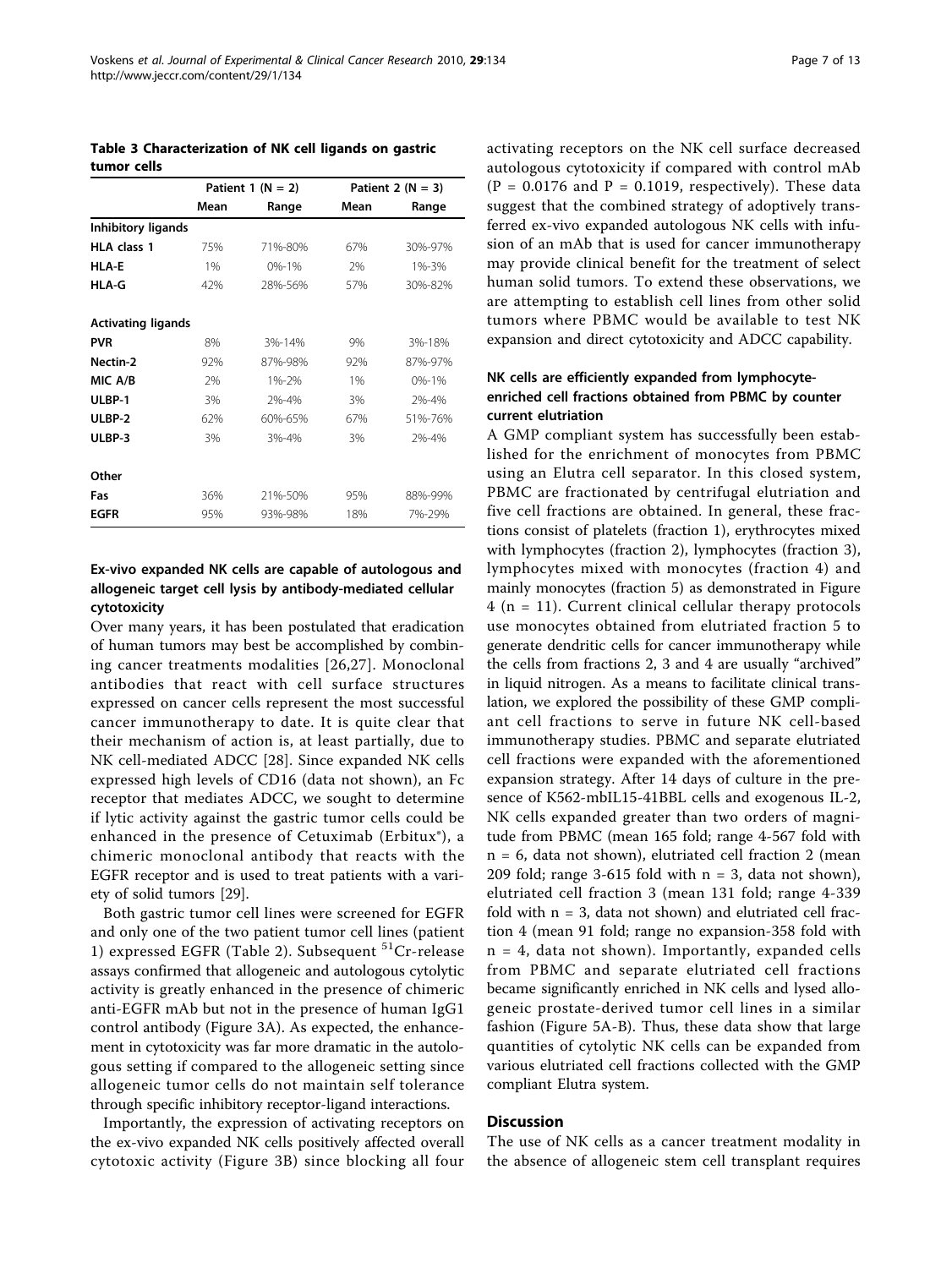<span id="page-7-0"></span>

that large quantities of NK cells are generated that kill the tumor cells directly or augment the cytotoxic effect of tumor directed monoclonal antibodies. The critical findings of the studies reported herein are that (i) the technology that was reported to successfully expand NK cells isolated from PBMC [\[12,17](#page-11-0)] was also effective in generating large numbers of NK cells from PBMC and various elutriated cell fractions without previous isolation of the CD56<sup>+</sup> cells, (ii) activation receptors and other cell surface structures that mediate target cell killing are increasingly expressed on the expanded NK cells, (iii) NK cells expanded from PBMC from patients

with solid tumors kill allogeneic and autologous cancer cell lines by direct cytotoxicity and, importantly, mediate ADCC to autologous tumor cell targets in the presence of chimeric mAb and (iv) the interactions of activating receptors DNAM-1, NKp30 and NK-p46 with cognate ligands on the tumor target appear to mediate direct and ADCC mediated autologous cytotoxicity in gastric carcinoma.

For translation into the clinic it is important to observe that besides NK cells, relatively small numbers of NKT and T cells are expanded in this system. These cell populations may mediate GvHD when infused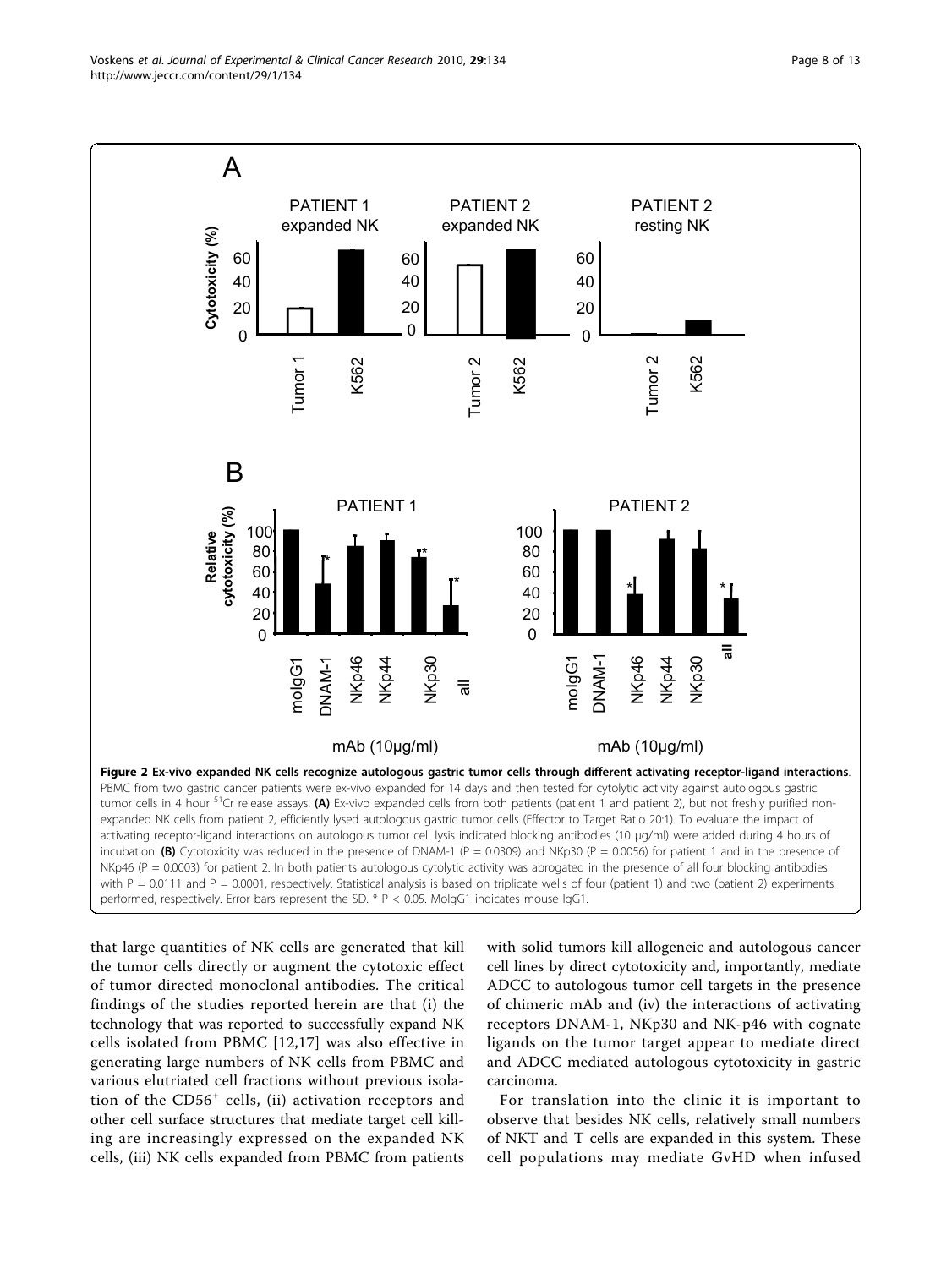<span id="page-8-0"></span>

together with NK cells in adoptive allogeneic immunotherapy protocols. GvHD is a serious, potentially lifethreatening, condition resulting from transplanted or infused allogeneic donor cell recognition of the recipients' tissues as non-self, and is predominantly mediated by CD3<sup>+</sup> T cells [[30](#page-11-0)]. These cells are often depleted to prevent GvHD, as could be accomplished with the cells expanded by the protocol presented here. Depletion of T cells from the NK cell product before administration to the host is likely to be less critical in the autologous setting.

An important observation in our studies was that the expanded NK cells did not kill autologous and allogeneic PBMC, an indication that despite the increase in surface expression of activating receptors on the NK cells, the inhibitory ligands expressed on normal PBMC were dominant and able to control cytolytic activity against non-malignant cells. This is further illustrated in that both gastric tumor cell lines were susceptible to autologous cytotoxicity despite the expression of high levels of inhibitory classical and non-classical HLA class I molecules. These data suggest that, under certain conditions, activating receptor-ligand recognition may override receptorligand interactions that inhibit NK activity. Emerging data indicates that important triggers in this interaction are surface structures (ligand) that are expressed on cells that have undergone malignant transformation. In addition, it is well recognized that HLA class I expression the major NK cell inhibitory structure, is often down regulated in many solid tumors. In the case of autologous NK cell cytotoxicity against PBMC, inhibitory signals still predominated over activating signals, since no cytotoxicity of NK cells against autologous or allogeneic PBMC was observed. Our results indicate that the NK cells expanded and activated by the methods described do not recognize and kill non-transformed cells.

In addition, while significantly higher levels of the inhibitory CD94/NKG2A complex were expressed after ex-vivo cell expansion, it did not affect the potential of autologous gastric tumor cell recognition. The CD94/ NKG2A complex is reported to directly inhibit NK cell cytotoxicity through recognition of HLA-E [[31\]](#page-11-0). Although both autologous gastric tumor cell lines did not express HLA-E (Table [3](#page-6-0)), we can not rule out that autologous tumor cell recognition will not be affected in HLA-E expressing tumors.

The ligands for natural cytotoxicity receptors NKp30, NKp44 and NKp46 are currently unknown. However; we postulate that at least NKp46 and NKp30 may be involved in autologous gastric tumor cell recognition since lytic activity was abrogated in the presence of blocking antibody against these receptors. Since no significant change was observed in NKG2D expression on expanded NK cells, we did not directly test the involvement of this activating receptor in autologous gastric tumor cell cytotoxicity. The fact that autologous cytotoxicity was not completely inhibited by a combination of anti-DNAM-1, NKp46, NKp44 and NKp30 may indicate that NKG2D or other unidentified receptors may also be involved. Importantly, the interaction between NK cell receptors and their ligands has recently been shown to abrogate NK cell mediated cytotoxicity of human and mouse melanoma cell lines [\[32](#page-11-0)].

Of note, both tumor cell lines also expressed high levels of Fas which is recognized to establish cell death upon interaction with its ligand, Fas-ligand [[33\]](#page-12-0). In order to test the possibility of target cell-induced killing of the expanded NK cells, all NK cells were evaluated for Fas and Fas-ligand expression before and after exvivo expansion. Although expanded NK cells up-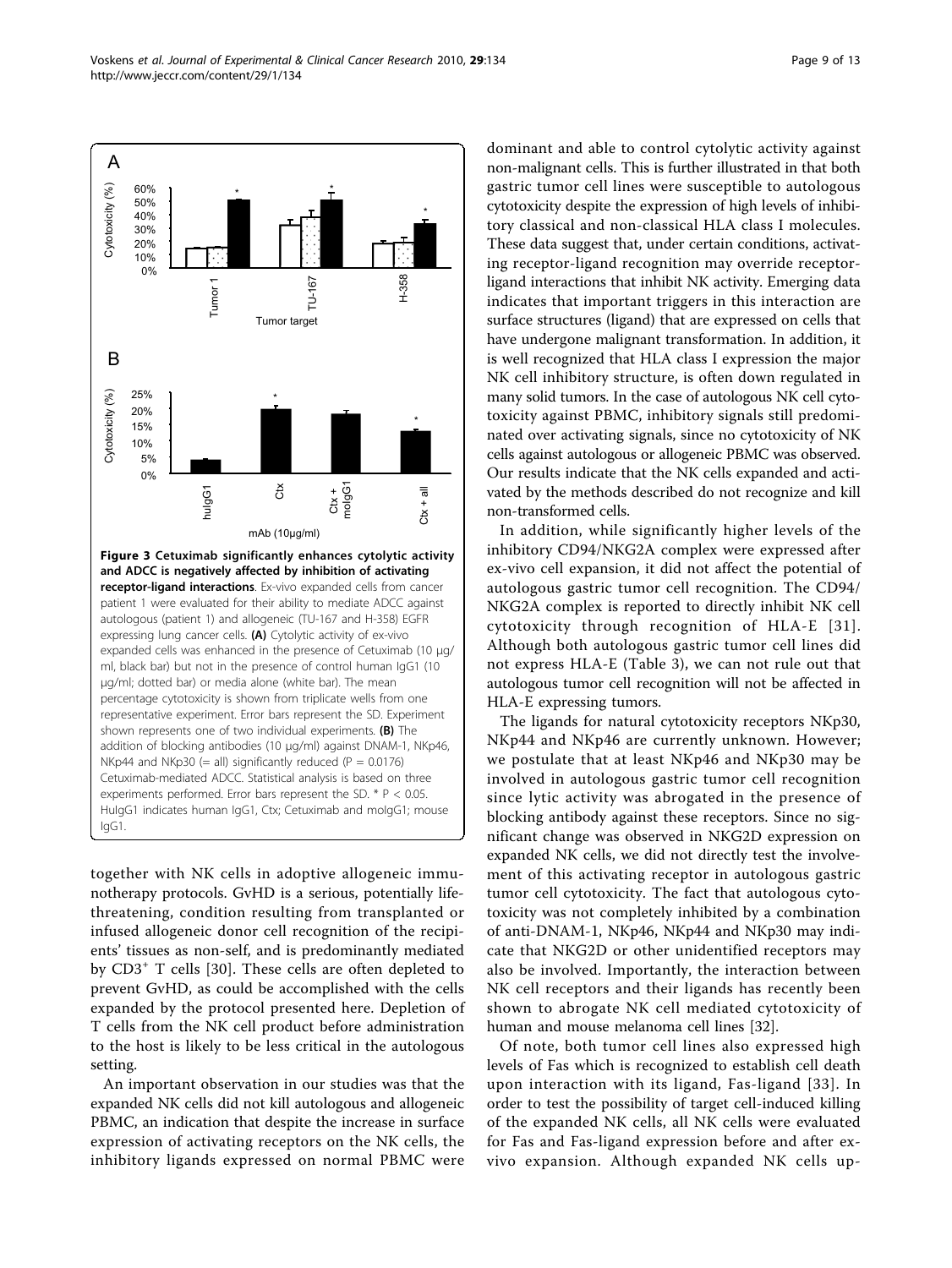<span id="page-9-0"></span>

regulated high levels of Fas, they did not express Fasligand (data not shown).

It has been suggested that in order to overcome self tolerance, multiple activating receptor-ligand interactions should be engaged [[31\]](#page-11-0). Indeed, multiple activating interactions appear to be involved in autologous cytotoxicity of tumor cells derived from patient 1 when the inhibition of cytotoxicity, in the presence of all 4 antibodies, is compared with DNAM-1 or NKp30 alone ( $P =$ 0.0356 and  $P = 0.0165$ , respectively). In contrast, no significant additional decline in autologous cytotoxicity was observed for patient 2 when cytolytic activity of all four activating receptors was compared to NKp46 alone ( $P =$ 0.7359). We postulate that these data reflect variation in expression of receptor-ligand combination in humans that are known to be operative in the control of NK cell cytotoxic activity. These variations include HLA and KIR polymorphism as well as tumor type and tumor origin (e.g. primary versus metastatic tumor cells). This is

illustrated in a recent report on studies in patients with multiple myeloma [[34\]](#page-12-0) where the investigators demonstrated no specific association of autologous NK cell cytotoxicity with a single activating NK cell receptor. In fact, autologous cytotoxic effects were more likely mediated by several activating NK cell receptors which is also in agreement with a previous report [\[35](#page-12-0)] demonstrating that natural cytotoxicity of resting NK cells requires co-activation by more than one receptor.

While currently elutriated cell fraction 5 is used for monocyte and dendritic cell-based immunotherapy therapy protocols [[36,37\]](#page-12-0), we demonstrated that cytolytic NK cells can be expanded from elutriated cell fractions 2, 3 and 4 regardless of the cellular content of these fractions. However, since NK cell expansion from fraction 4 failed in two out of four experiments, while expansion from PBMC and elutriated cell fractions 2 and 3 was highly successful, and considering the relative high amount of erythrocytes in fraction 2, it may be best to primarily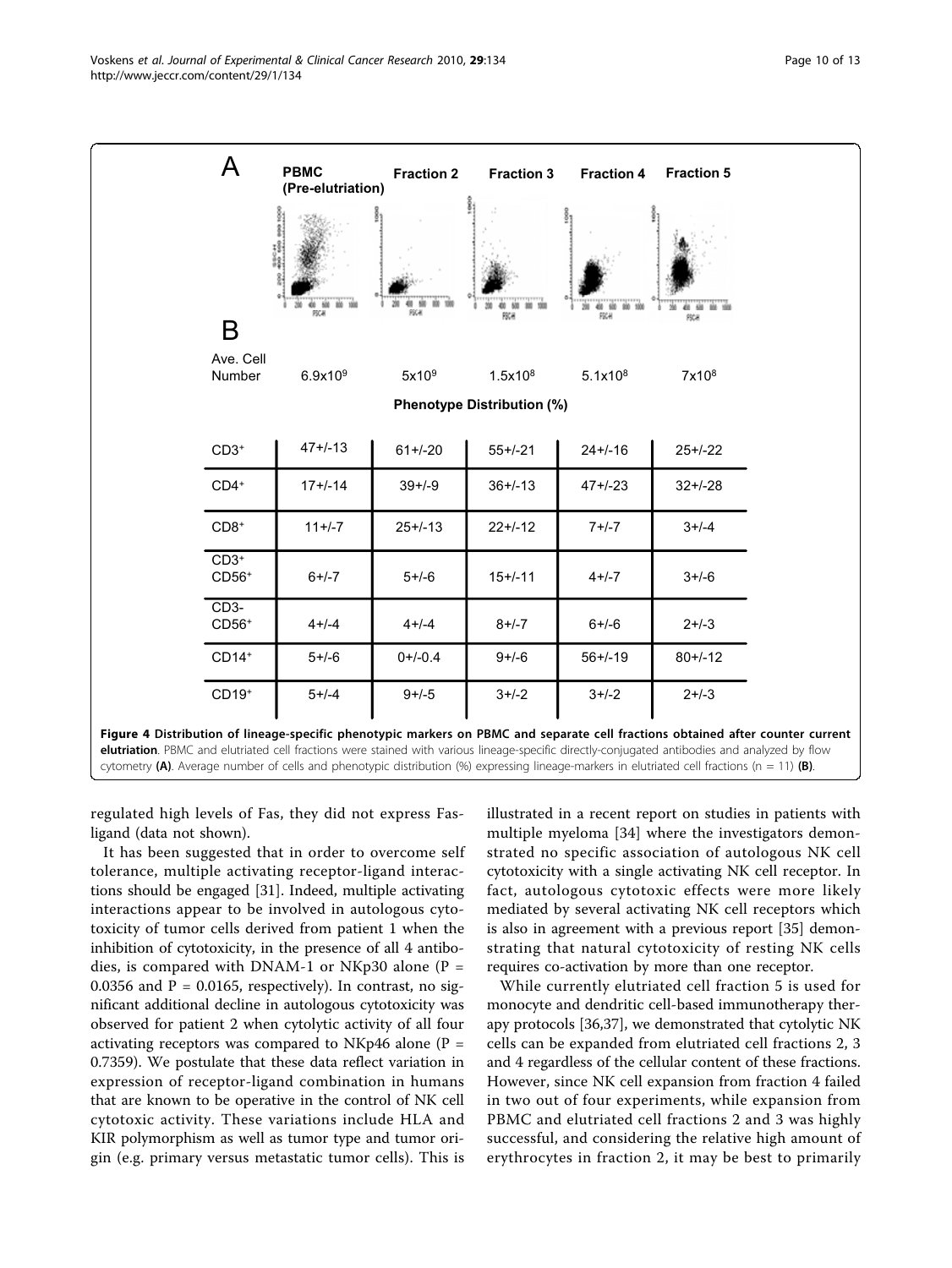<span id="page-10-0"></span>

utilize fraction 3 in NK cell expansion protocols. Of note, variability in expansion rates between donors is observed and requires further testing to determine the extent of this variation in the general population. Overall, these data provide a foundation for the large-scale generation of cytolytic NK cells from elutriated cell fractions, which could be employed alone or in combination with other cellular components such as dendritic cells for application in cellular therapy of cancer.

# Conclusions

In summary, the large amount of cytotoxic NK cells generated by this ex-vivo expansion protocol provides

the numbers of NK cells that will probably be required to be effective in the case of a large tumor burden. The ability of the expanded cells to mediate ADCC offers the possibility that their effect may be amplified if given in conjunction with a cancer cell directed mAb. An important issue to address is the ability of adoptively transferred NK cells to home and infiltrate into solid tumor tissue. Although the expanded NK cells only expressed small amounts of CD62L (data not shown), which is associated with homing into secondary tissue, we postulate that trafficking into the tumor micro-environment may be enhanced by opsonizing tumor cells with chimeric antibody. Clinical studies are needed to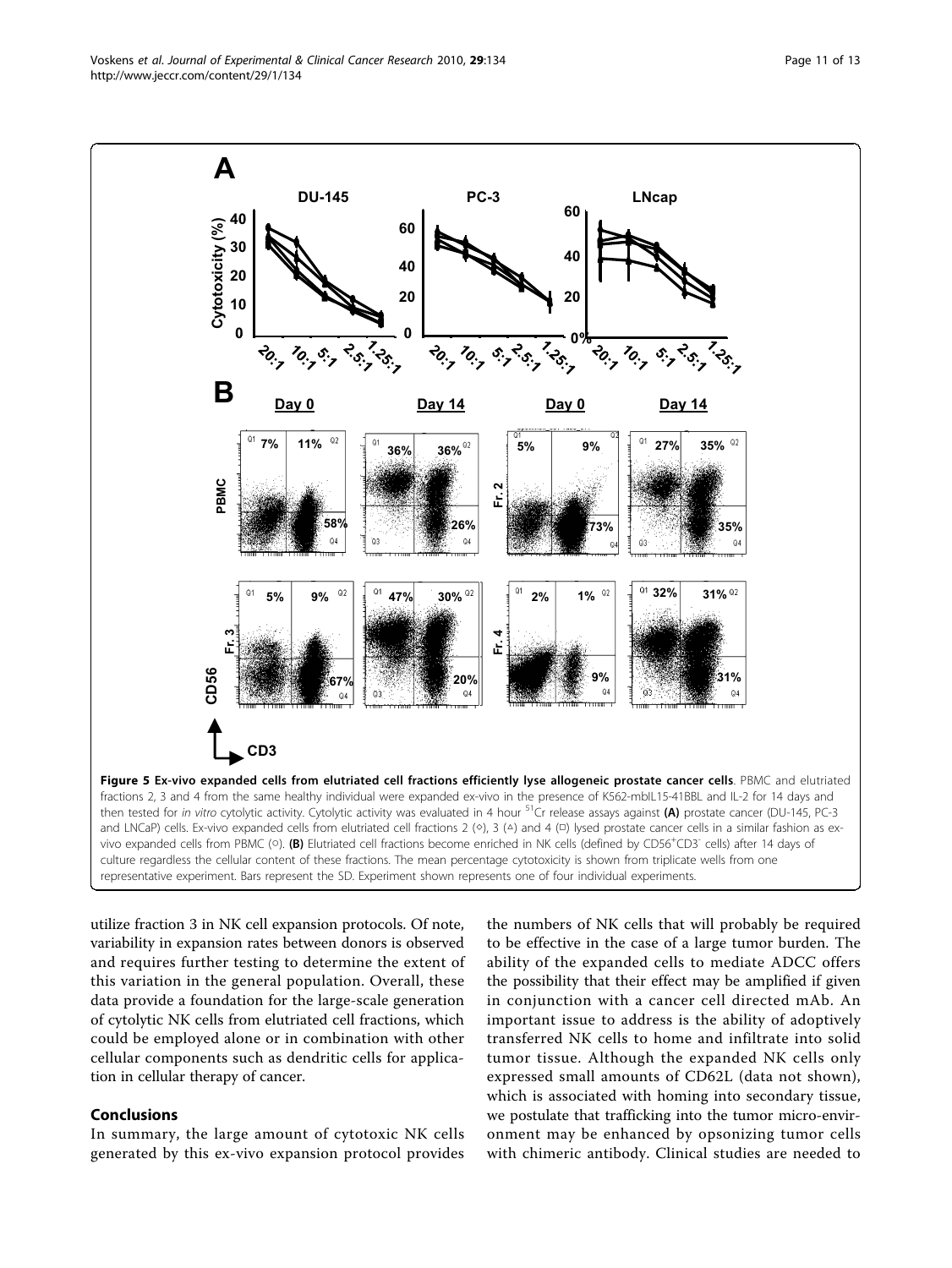<span id="page-11-0"></span>confirm this hypothesis, as well as to establish the therapeutic benefit of infusion of large number of ex-vivo expanded autologous NK cells.

#### Acknowledgements

This study is financially supported by Hasumi International Research Foundation.

#### Author details

<sup>1</sup>Department of Pathology, University of Maryland School of Medicine, 10 South Pine Street, Baltimore, MD, 21201, USA. <sup>2</sup>Shukokai Clinics, 1-44-6 Asagaya-kita, 166 Tokyo, Japan. <sup>3</sup>Departments of Oncology and Pathology, St. Jude Children's Research Hospital, 262 Danny Thomas Place, Memphis TN 38105, USA.

#### Authors' contributions

CJV participated in the design of the experiments, conducted laboratory studies, prepared figures and tables and drafted the manuscript. RW established gastric tumor cell lines. SR conducted laboratory studies and assisted in the manuscript preparation. DC provided the transfected cell line and advice on NK cell expansion. KH cared for patients in the study and biopsied tissue. DLM oversaw the entirety of the project and assisted in the manuscript preparation. All authors read and approved the manuscript.

#### Competing interests

The authors declare that they have no competing interests.

#### Received: 1 June 2010 Accepted: 11 October 2010 Published: 11 October 2010

#### References

- 1. Kiessling R, Klein E, Wigzell H: "Natural" [killer cells in the mouse. I.](http://www.ncbi.nlm.nih.gov/pubmed/1234049?dopt=Abstract) [Cytotoxic cells with specificity for mouse Moloney leukemia cells.](http://www.ncbi.nlm.nih.gov/pubmed/1234049?dopt=Abstract) [Specificity and distribution according to genotype.](http://www.ncbi.nlm.nih.gov/pubmed/1234049?dopt=Abstract) Eur J Immunol 1975, 5:112-117.
- 2. Kiessling R, Klein E, Pross H, Wigzell H: "Natural" [killer cells in the mouse.](http://www.ncbi.nlm.nih.gov/pubmed/1086218?dopt=Abstract) [II. Cytotoxic cells with specificity for mouse Moloney leukemia cells.](http://www.ncbi.nlm.nih.gov/pubmed/1086218?dopt=Abstract) [Characteristics of the killer cell.](http://www.ncbi.nlm.nih.gov/pubmed/1086218?dopt=Abstract) Eur J Immunol 1975, 5:117-121.
- 3. Herberman RB, Nunn ME, Lavrin DH: [Natural cytotoxic reactivity of mouse](http://www.ncbi.nlm.nih.gov/pubmed/50294?dopt=Abstract) [lymphoid cells against syngeneic acid allogeneic tumors. I. Distribution](http://www.ncbi.nlm.nih.gov/pubmed/50294?dopt=Abstract) [of reactivity and specificity.](http://www.ncbi.nlm.nih.gov/pubmed/50294?dopt=Abstract) Int J Cancer 1975, 16:216-229.
- 4. Herberman RB, Nunn ME, Holden HT, Lavrin DH: [Natural cytotoxic](http://www.ncbi.nlm.nih.gov/pubmed/1080480?dopt=Abstract) [reactivity of mouse lymphoid cells against syngeneic and allogeneic](http://www.ncbi.nlm.nih.gov/pubmed/1080480?dopt=Abstract) [tumors. II. Characterization of effector cells.](http://www.ncbi.nlm.nih.gov/pubmed/1080480?dopt=Abstract) Int J Cancer 1975, 16:230-239.
- 5. Ljunggren HG, Malmberg KJ: [Prospects for the use of NK cells in](http://www.ncbi.nlm.nih.gov/pubmed/17438573?dopt=Abstract) [immunotherapy of human cancer.](http://www.ncbi.nlm.nih.gov/pubmed/17438573?dopt=Abstract) Nat Rev Immunol 2007, 7:329-339.
- 6. Cooper MA, Fehniger TA, Caligiuri MA: [The biology of human natural](http://www.ncbi.nlm.nih.gov/pubmed/11698225?dopt=Abstract) [killer-cell subsets.](http://www.ncbi.nlm.nih.gov/pubmed/11698225?dopt=Abstract) Trends Immunol 2001, 22:633-640.
- Karre K, Ljunggren HG, Piontek G, Kiessling R: [Selective rejection of H-2](http://www.ncbi.nlm.nih.gov/pubmed/3951539?dopt=Abstract) [deficient lymphoma variants suggests alternative immune defence](http://www.ncbi.nlm.nih.gov/pubmed/3951539?dopt=Abstract) [strategy.](http://www.ncbi.nlm.nih.gov/pubmed/3951539?dopt=Abstract) Nature 1986, 319:675-678.
- 8. Ruggeri L, Capanni M, Casucci M, Volpi I, Tosti A, Perruccio K, Urbani E, Negrin RS, Martelli MF, Velardi A: [Role of natural killer cell alloreactivity in](http://www.ncbi.nlm.nih.gov/pubmed/10381530?dopt=Abstract) [HLA-mismatched hematopoietic stem cell transplantation.](http://www.ncbi.nlm.nih.gov/pubmed/10381530?dopt=Abstract) Blood 1999, 94:333-339.
- 9. Ruggeri L, Capanni M, Urbani E, Perruccio K, Shlomchik WD, Tosti A, Posati S, Rogaia D, Frassoni F, Aversa F, Martelli MF, Velardi A: [Effectiveness](http://www.ncbi.nlm.nih.gov/pubmed/11896281?dopt=Abstract) [of donor natural killer cell alloreactivity in mismatched hematopoietic](http://www.ncbi.nlm.nih.gov/pubmed/11896281?dopt=Abstract) [transplants.](http://www.ncbi.nlm.nih.gov/pubmed/11896281?dopt=Abstract) Science 2002, 295:2097-2100.
- 10. Shlomchik WD: [Graft-versus-host disease.](http://www.ncbi.nlm.nih.gov/pubmed/17438575?dopt=Abstract) Nat Rev Immunol 2007, 7:340-352.
- 11. Rosenberg SA, Lotze MT, Muul LM, Leitman S, Chang AE, Ettinghausen SE, Matory YL, Skibber JM, Shiloni E, Vetto JT, et al: [Observations on the](http://www.ncbi.nlm.nih.gov/pubmed/3903508?dopt=Abstract) [systemic administration of autologous lymphokine-activated killer cells](http://www.ncbi.nlm.nih.gov/pubmed/3903508?dopt=Abstract) [and recombinant interleukin-2 to patients with metastatic cancer.](http://www.ncbi.nlm.nih.gov/pubmed/3903508?dopt=Abstract) N Engl J Med 1985, 313:1485-1492.
- 12. Imai C, Iwamoto S, Campana D: [Genetic modification of primary natural](http://www.ncbi.nlm.nih.gov/pubmed/15755898?dopt=Abstract) [killer cells overcomes inhibitory signals and induces specific killing of](http://www.ncbi.nlm.nih.gov/pubmed/15755898?dopt=Abstract) [leukemic cells.](http://www.ncbi.nlm.nih.gov/pubmed/15755898?dopt=Abstract) Blood 2005, 106:376-383.
- 13. Berg M, Lundavist A, McCoy P Jr, Samsel L, Fan Y, Tawab A, Childs R: [Clinical-grade ex vivo-expanded human natural killer cells up-regulate](http://www.ncbi.nlm.nih.gov/pubmed/19308771?dopt=Abstract) [activating receptors and death receptor ligands and have enhanced](http://www.ncbi.nlm.nih.gov/pubmed/19308771?dopt=Abstract) [cytolytic activity against tumor cells.](http://www.ncbi.nlm.nih.gov/pubmed/19308771?dopt=Abstract) Cytotherapy 2009, 11:341-355.
- 14. Miller JS, Oelkers S, Verfaillie C, McGlave P: [Role of monocytes in the](http://www.ncbi.nlm.nih.gov/pubmed/1421393?dopt=Abstract) [expansion of human activated natural killer cells.](http://www.ncbi.nlm.nih.gov/pubmed/1421393?dopt=Abstract) Blood 1992, 80:2221-2229.
- 15. Miller JS, Soignier Y, Panoskaltsis-Mortari A, McNearney SA, Yun GH, Fautsch SK, McKenna D, Le C, Defor TE, Burns LJ, Orchard PJ, Blazar BR, Wagner JE, Slungaard A, Weisdorf DJ, Okazaki IJ, McGlave PB: [Successful](http://www.ncbi.nlm.nih.gov/pubmed/15632206?dopt=Abstract) [adoptive transfer and in vivo expansion of human haploidentical NK](http://www.ncbi.nlm.nih.gov/pubmed/15632206?dopt=Abstract) [cells in patients with cancer.](http://www.ncbi.nlm.nih.gov/pubmed/15632206?dopt=Abstract) Blood 2005, 105:3051-3057.
- 16. Sedlmayr P, Rabinowich H, Winkelstein A, Herberman RB, Whiteside TL: [Generation of adherent lymphokine activated killer \(A-LAK\) cells from](http://www.ncbi.nlm.nih.gov/pubmed/1739621?dopt=Abstract) [patients with acute myelogenous leukaemia.](http://www.ncbi.nlm.nih.gov/pubmed/1739621?dopt=Abstract) Br J Cancer 1992, 65:222-228.
- 17. Fujisaki H, Kakuda H, Shimasaki N, Imai C, Ma J, Lockey T, Eldridge P, Leung WH, Campana D: [Expansion of highly cytotoxic human natural](http://www.ncbi.nlm.nih.gov/pubmed/19383914?dopt=Abstract) [killer cells for cancer cell therapy.](http://www.ncbi.nlm.nih.gov/pubmed/19383914?dopt=Abstract) Cancer Res 2009, 69:4010-4017.
- 18. Berger TG, Strasser E, Smith R, Carste C, Schuler-Thurner B, Kaempgen E, Schuler G: [Efficient elutriation of monocytes within a closed system](http://www.ncbi.nlm.nih.gov/pubmed/15847797?dopt=Abstract) [\(Elutra\) for clinical-scale generation of dendritic cells.](http://www.ncbi.nlm.nih.gov/pubmed/15847797?dopt=Abstract) J Immunol Methods 2005, 298:61-72.
- 19. Lin W, Voskens CJ, Zhang X, Schindler DG, Wood A, Burch E, Wei Y, Chen L, Tian G, Tamada K, Wang LX, Schulze DH, Mann D, Strome SE: [Fc](http://www.ncbi.nlm.nih.gov/pubmed/18519814?dopt=Abstract)[dependent expression of CD137 on human NK cells: insights into](http://www.ncbi.nlm.nih.gov/pubmed/18519814?dopt=Abstract) "agonistic" [effects of anti-CD137 monoclonal antibodies.](http://www.ncbi.nlm.nih.gov/pubmed/18519814?dopt=Abstract) Blood 2008, 112:699-707.
- 20. Kabelitz D, Wesch D, He W: [Perspectives of gammadelta T cells in tumor](http://www.ncbi.nlm.nih.gov/pubmed/17210676?dopt=Abstract) [immunology.](http://www.ncbi.nlm.nih.gov/pubmed/17210676?dopt=Abstract) Cancer Res 2007, 67:5-8.
- 21. Lanier LL: [NK cell recognition.](http://www.ncbi.nlm.nih.gov/pubmed/15771571?dopt=Abstract) Annu Rev Immunol 2005, 23:225-274.
- 22. Becknell B, Caligiuri MA: [Interleukin-2, interleukin-15, and their roles in](http://www.ncbi.nlm.nih.gov/pubmed/15705423?dopt=Abstract) [human natural killer cells.](http://www.ncbi.nlm.nih.gov/pubmed/15705423?dopt=Abstract) Adv Immunol 2005, 86:209-239.
- 23. Brooks AG, Posch PE, Scorzelli CJ, Borrego F, Coligan JE: [NKG2A complexed](http://www.ncbi.nlm.nih.gov/pubmed/9034158?dopt=Abstract) [with CD94 defines a novel inhibitory natural killer cell receptor.](http://www.ncbi.nlm.nih.gov/pubmed/9034158?dopt=Abstract) *J Exp* Med 1997, 185:795-800.
- 24. Braud VM, Allan DS, O'Callaghan CA, Soderstrom K, D'Andrea A, Ogg GS, Lazetic S, Young NT, Bell JI, Phillips JH, Lanier LL, McMichael AJ: [HLA-E](http://www.ncbi.nlm.nih.gov/pubmed/9486650?dopt=Abstract) [binds to natural killer cell receptors CD94/NKG2A, B and C.](http://www.ncbi.nlm.nih.gov/pubmed/9486650?dopt=Abstract) Nature 1998, 391:795-799.
- 25. Shiroishi M, Tsumoto K, Amano K, Shirakihara Y, Colonna M, Braud VM, Allan DS, Makadzange A, Rowland-Jones S, Willcox B, Jones EY, van der Merwe PA, Kumagai I, Maenaka K: [Human inhibitory receptors Ig-like](http://www.ncbi.nlm.nih.gov/pubmed/12853576?dopt=Abstract) [transcript 2 \(ILT2\) and ILT4 compete with CD8 for MHC class I binding](http://www.ncbi.nlm.nih.gov/pubmed/12853576?dopt=Abstract) [and bind preferentially to HLA-G.](http://www.ncbi.nlm.nih.gov/pubmed/12853576?dopt=Abstract) Proc Natl Acad Sci USA 2003, 100:8856-8861.
- 26. Morton DL, Goodnight JE Jr: [Clinical trials of immunotherapy: present](http://www.ncbi.nlm.nih.gov/pubmed/363256?dopt=Abstract) [status.](http://www.ncbi.nlm.nih.gov/pubmed/363256?dopt=Abstract) Cancer 1978, 42:2224-2233.
- 27. Disis ML, Bernhard H, Jaffee EM: [Use of tumour-responsive T cells as](http://www.ncbi.nlm.nih.gov/pubmed/19231634?dopt=Abstract) [cancer treatment.](http://www.ncbi.nlm.nih.gov/pubmed/19231634?dopt=Abstract) Lancet 2009, 373:673-683.
- 28. Kurai J, Chikumi H, Hashimoto K, Yamaguchi K, Yamasaki A, Sako T, Touge H, Makino H, Takata M, Miyata M, Nakamoto M, Burioka N, Shimizu E: [Antibody-dependent cellular cytotoxicity mediated by cetuximab](http://www.ncbi.nlm.nih.gov/pubmed/17332301?dopt=Abstract) [against lung cancer cell lines.](http://www.ncbi.nlm.nih.gov/pubmed/17332301?dopt=Abstract) Clin Cancer Res 2007, 13:1552-1561.
- 29. Raben D, Helfrich B, Chan DC, Ciardiello F, Zhao L, Franklin W, Baron AE, Zeng C, Johnson TK, Bunn PA Jr: [The effects of cetuximab alone and in](http://www.ncbi.nlm.nih.gov/pubmed/15701870?dopt=Abstract) [combination with radiation and/or chemotherapy in lung cancer.](http://www.ncbi.nlm.nih.gov/pubmed/15701870?dopt=Abstract) Clin Cancer Res 2005, 11:795-805.
- 30. Riddell SR, Appelbaum FR: [Graft-versus-host disease: a surge of](http://www.ncbi.nlm.nih.gov/pubmed/17622190?dopt=Abstract) [developments.](http://www.ncbi.nlm.nih.gov/pubmed/17622190?dopt=Abstract) PLoS Med 2007, 4:e198.
- 31. North J, Bakhsh I, Marden C, Pittman H, Addison E, Navarrete C, Anderson R, Lowdell MW: [Tumor-primed human natural killer cells lyse](http://www.ncbi.nlm.nih.gov/pubmed/17182543?dopt=Abstract) [NK-resistant tumor targets: evidence of a two-stage process in resting](http://www.ncbi.nlm.nih.gov/pubmed/17182543?dopt=Abstract) [NK cell activation.](http://www.ncbi.nlm.nih.gov/pubmed/17182543?dopt=Abstract) J Immunol 2007, 178:85-94.
- 32. Lakshmikanth T, Burke S, Ali TH, Kimpfler S, Ursini F, Ruggeri L, Capanni M, Umansky V, Paschen A, Sucker A, Pende D, Groh V, Biassoni R, Hoglund P, Kato M, Shibuya K, Schadendorf D, Anichini A, Ferrone S, Velardi A, Karre K, Shibuya A, Carbone E, Colucci F: [NCRs and DNAM-1 mediate NK cell](http://www.ncbi.nlm.nih.gov/pubmed/19349689?dopt=Abstract) [recognition and lysis of human and mouse melanoma cell lines in vitro](http://www.ncbi.nlm.nih.gov/pubmed/19349689?dopt=Abstract) [and in vivo.](http://www.ncbi.nlm.nih.gov/pubmed/19349689?dopt=Abstract) J Clin Invest 2009, 119:1251-1263.